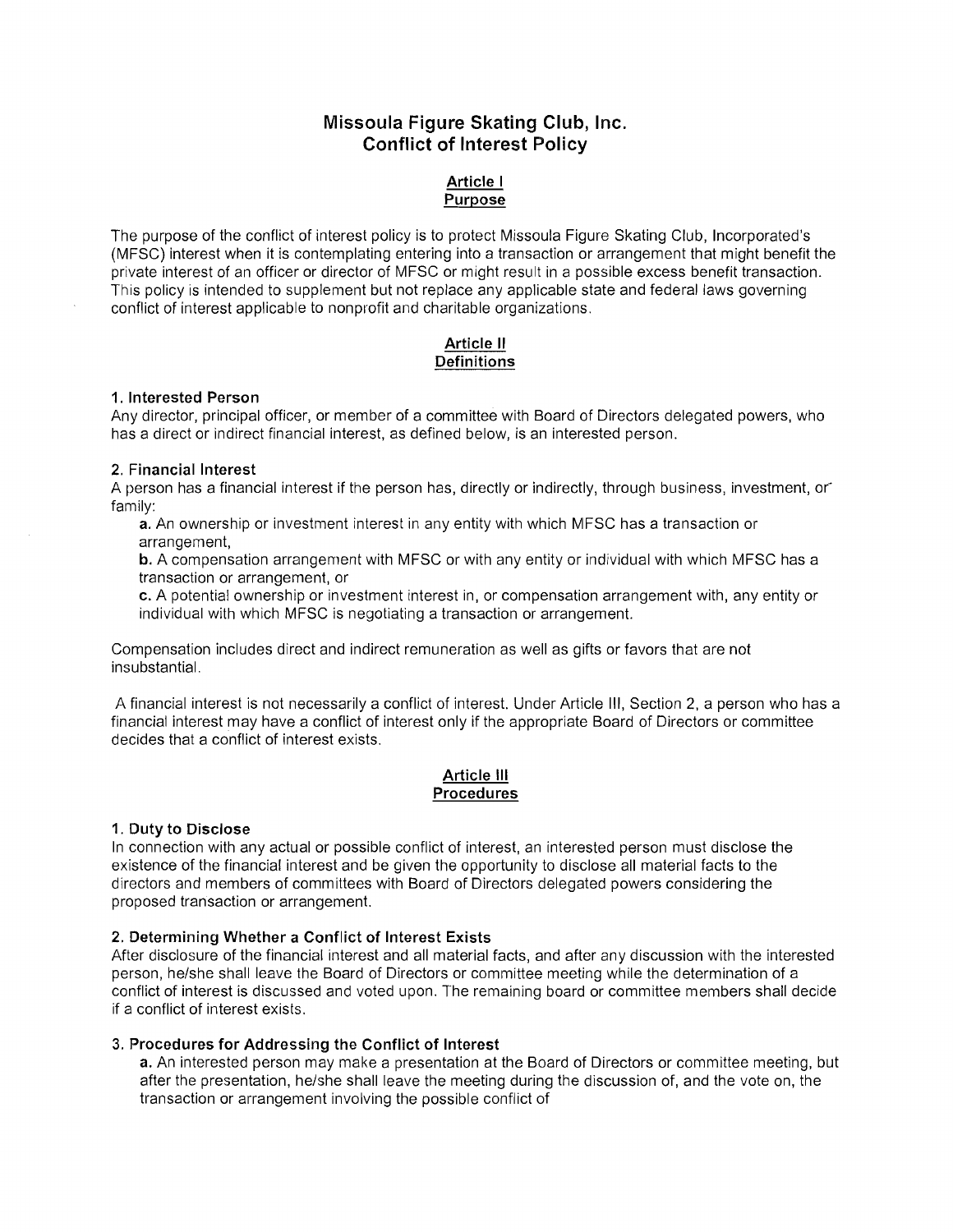interest.

b. The chairperson of the Board of Directors or committee shall, if appropriate, appoint a disinterested person or committee to investigate alternatives to the proposed transaction or arrangement. c. After exercising due diligence, the Board of Directors or committee shall determine whether MFSC can obtain with reasonable efforts a more advantageous transaction or arrangement from a person or entity that would not give rise to a conflict of interest.

d. If a more advantageous transaction or arrangement is not reasonably possible under circumstances not producing a conflict of interest, the Board of Directors or committee shall determine by a majority vote of the disinterested directors whether the transaction or arrangement is in MFSC's best interest, for its own benefit, and whether it is fair and reasonable. In conformity with the above determination it shall make its decision as to whether to enter into the transaction or arrangement.

#### 4. Violations of the Conflicts of Interest Policy

a. If the Board of Directors or committee has reasonable cause to believe a member has failed to disclose actual or possible conflicts of interest, it shall inform the member of the basis for such belief and afford the member an opportunity to explain the

alleged failure to disclose.

b. If, after hearing the member's response and after making further investigation as warranted by the circumstances, the Board of Directors or committee determines the member has failed to disclose ao actual or possible conflict of interest, it shall take appropriate disciplinary and corrective action.

## Article IV Records of Proceedings

The minutes of the Board of Directors and all committees with board delegated powers shall contain:

a. The names of the persons who disclosed or otherwise were found to have a financial interest in connection with an actual or possible conflict of interest, the nature of the financial interest, any action taken to determine whether a conflict of interest was present, and the Board of Directors's or committee's decision as to whether a conflict of interest in fact existed.

b. The names of the persons who were present for discussions and votes relating to the transaction or arrangement, the content of the discussion, including any alternatives to the proposed transaction or arrangement, and a record of any votes taken in connection with the proceedings.

#### Article V Compensation

a. A voting member of the Board of Directors who receives compensation, directly or indirectly, from MFSC for services is precluded from voting on matters pertaining to that member's compensation. b. A voting member of any committee whose jurisdiction includes compensation matters and who receives compensation, directly or indirectly, from MFSC for services is precluded from voting on matters pertaining to that member's compensation.

c. No voting member of the Board of Directors or any committee whose jurisdiction includes compensation matters and who receives compensation, directly or indirectly, from MFSC, either individually or collectively, is prohibited from providing information to any committee regarding compensation.

# Article VI Annual Statements

Each director, principal officer and member of a committee with Board of Directors delegated powers shall annually sign a statement which affirms such person:

- a. Has received a copy of the conflicts of interest policy,
- b. Has read and understands the policy,
- c. Has agreed to comply with the policy, and